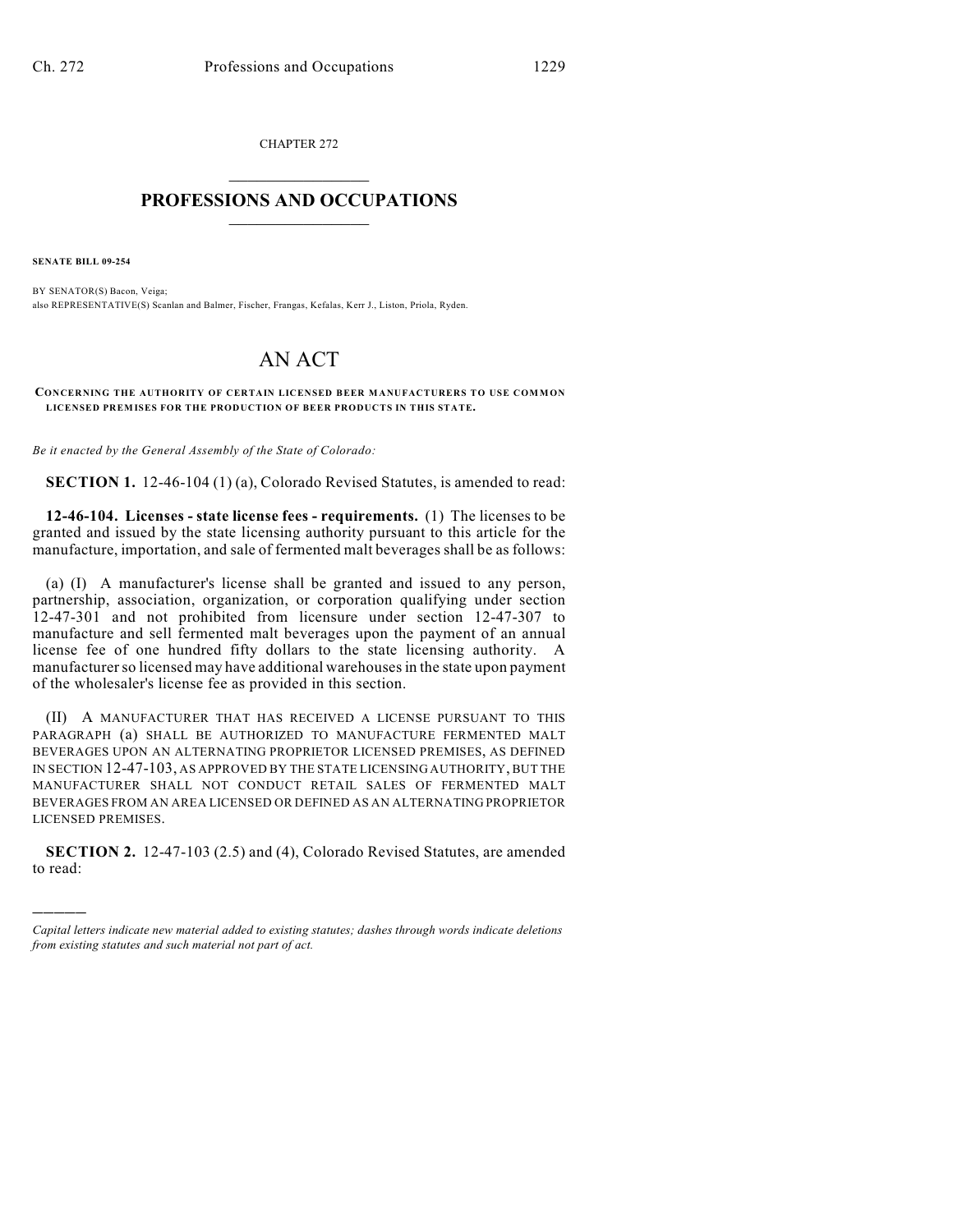**12-47-103. Definitions.** As used in this article and article 46 of this title, unless the context otherwise requires:

(2.5) "Alternating proprietor licensed premises" means a distinct and definite area, as specified in an alternating use of wine premises application, that is owned by or in possession of a winery PERSON licensed pursuant to section SECTION 12-46-104 (1) (a), 12-47-402,  $\sigma$ r 12-47-403, OR 12-47-415 and within which such licensee and other wineries PERSONS licensed pursuant to section SECTION 12-46-104 (1) (a), 12-47-402, or 12-47-403, OR 12-47-415, are authorized to manufacture and store vinous *liquor LIQUORS*, MALT LIQUORS, OR FERMENTED MALT BEVERAGES in accordance with the provisions of this article OR ARTICLE 46 OF THIS TITLE, AS APPLICABLE.

(4) "Brew pub" means a retail establishment that manufactures not more than one million eight hundred sixty thousand gallons of malt liquor on its LICENSED premises OR LICENSED ALTERNATING PROPRIETOR LICENSED PREMISES, COMBINED, each CALENDAR year.

**SECTION 3.** 12-47-202 (2) (a) (I) (P) and (2) (a) (I) (Q), Colorado Revised Statutes, are amended, and the said  $12-47-202$  (2) (a) (I) is further amended BY THE ADDITION OF A NEW SUB-SUBPARAGRAPH, to read:

**12-47-202. Duties of state licensing authority.** (2) (a) (I) Rules and regulations made pursuant to paragraph (b) of subsection (1) of this section may cover, but shall not be limited to, the following subjects:

(P) Practices unduly designed to increase the consumption of alcohol beverages; and

(Q) Such other matters as are necessary for the fair, impartial, stringent, and comprehensive administration of this article and articles 46 and 48 of this title IMPLEMENTATION, STANDARDIZATION, AND ENFORCEMENT OF ALTERNATING PROPRIETOR LICENSED PREMISES. THE STATE LICENSING AUTHORITY SHALL CONSULT WITH INTERESTED PARTIES FROM THE ALCOHOL BEVERAGE INDUSTRY IN DEVELOPING APPROPRIATE RULES TO ENSURE ADEQUATE OVERSIGHT AND REGULATION OF ALTERNATING PROPRIETOR LICENSED PREMISES; AND

(R) SUCH OTHER MATTERS AS ARE NECESSARY FOR THE FAIR, IMPARTIAL, STRINGENT, AND COMPREHENSIVE ADMINISTRATION OF THIS ARTICLE AND ARTICLES 46 AND 48 OF THIS TITLE.

**SECTION 4.** 12-47-301 (3) (a), Colorado Revised Statutes, is amended to read:

**12-47-301. Licensing in general.** (3) (a) Each license issued under this article and article 46 of this title is separate and distinct. It is unlawful for any person to exercise any of the privileges granted under any license other than that which the person holds or for any licensee to allow any other person to exercise such privileges granted under the licensee's license, except as provided in section SECTION 12-46-104 (1) (a), 12-47-402 (2.5), 12-47-403 (2) (a), or 12-47-403.5, OR 12-47-415 (1) (b). A separate license shall be issued for each specific business or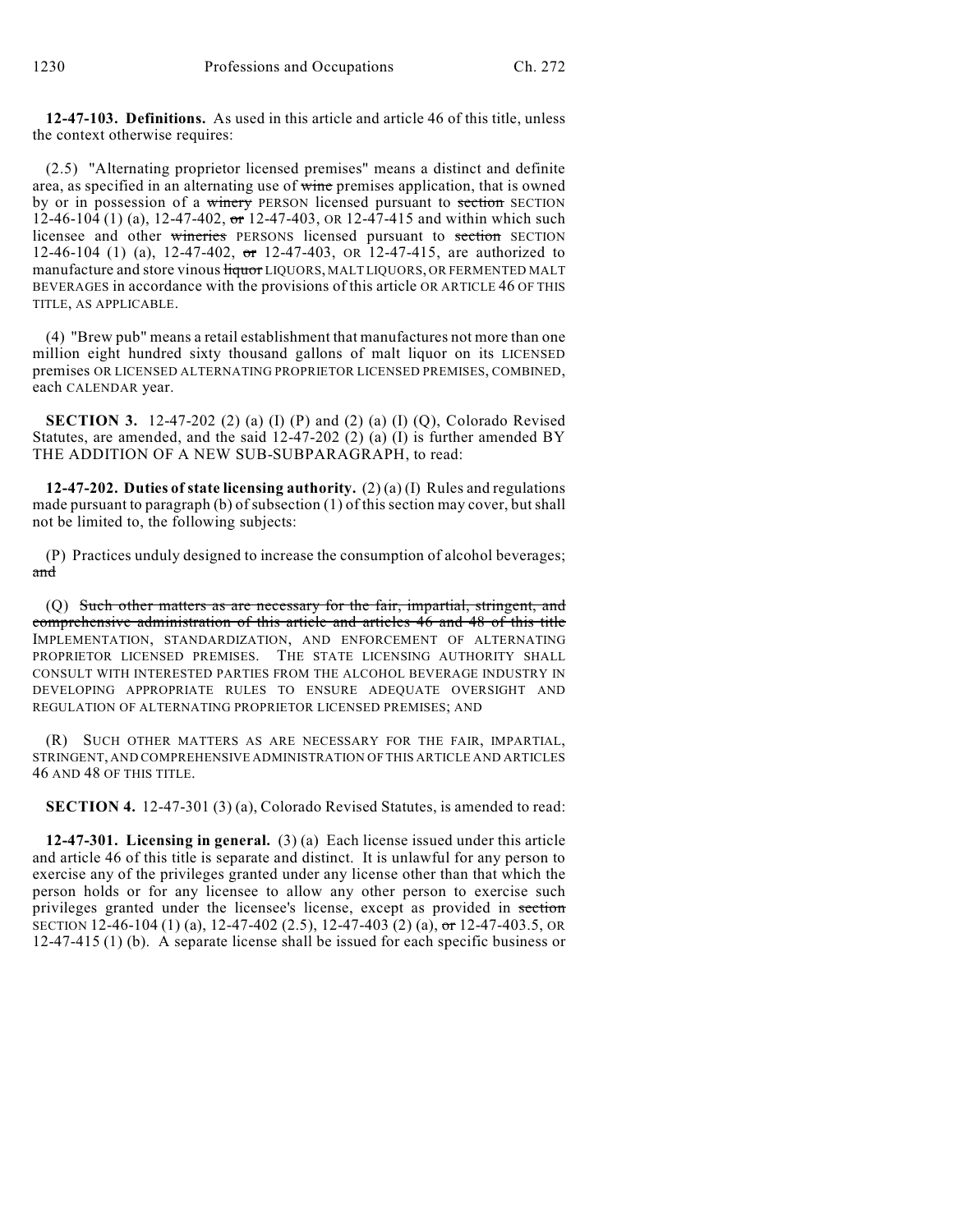business entity and each geographical location, and in said license the particular alcohol beverages the applicant is authorized to manufacture or sell shall be named and described. For purposes of this section, a resort complex with common ownership, a hotel and restaurant licensee with optional premises, an optional premises licensee for optional premises located on an outdoor sports and recreational facility, and a wine festival at which more than one licensee participates pursuant to a wine festival permit shall be considered a single business and location.

**SECTION 5.** 12-47-402 (2.5), Colorado Revised Statutes, is amended to read:

**12-47-402. Manufacturer's license.** (2.5) (a) Any winery that has received a license pursuant to this section shall be authorized to manufacture vinous liquors upon an alternating proprietor licensed premises, as approved by the state licensing authority, but retail sales of vinous liquors shall not be conducted from an area licensed or defined as an alternating proprietor licensed premises.

(b) ANY BREWERY THAT HAS RECEIVED A LICENSE PURSUANT TO THIS SECTION SHALL BE AUTHORIZED TO MANUFACTURE MALT LIQUORS UPON AN ALTERNATING PROPRIETOR LICENSED PREMISES, AS APPROVED BY THE STATE LICENSING AUTHORITY, BUT RETAIL SALES OF MALT LIQUORS SHALL NOT BE CONDUCTED FROM AN AREA LICENSED OR DEFINED AS AN ALTERNATING PROPRIETOR LICENSED PREMISES.

(c) ANY WINERY OR BREWERY THAT HOLDS A WHOLESALER'S LICENSE PURSUANT TO SECTION 12-46-104 (1) (b) OR 12-47-406 MAY ENGAGE IN THE WHOLESALE SALE OF ALCOHOL BEVERAGES THAT THE LICENSEE MANUFACTURED AT AN ALTERNATING PROPRIETOR LICENSED PREMISES FROM BOTH ITS LICENSED PREMISES AND THE ALTERNATING PROPRIETOR LICENSED PREMISES WHERE THE ALCOHOL BEVERAGES WERE MANUFACTURED.

**SECTION 6. Repeal.** 12-47-403 (2) (a) (II), Colorado Revised Statutes, is repealed as follows:

**12-47-403. Limited winery license.** (2) A limited winery licensee is authorized:

(a) (II) To ensure adequate oversight and regulation of alternating proprietor licensed premises, within one hundred twenty days after August 5, 2008, the liquor enforcement division in the department of revenue, after consultation with the Colorado wine industry and other interested parties from the alcohol beverage industry, shall adopt rules for the implementation, standardization, and enforcement of alternating proprietor licensed premises.

**SECTION 7.** 12-47-415 (1) and (2), Colorado Revised Statutes, are amended to read:

**12-47-415. Brew pub license.** (1) (a) A brew pub license may be issued to any person operating a brew pub and also selling malt, vinous, and spirituous liquors in the place where such liquors are to be consumed. Effective January 1, 1997, a brew pub license shall be issued to any hotel and restaurant licensee operating a licensed brewery with no action required on the part of the hotel and restaurant licensee.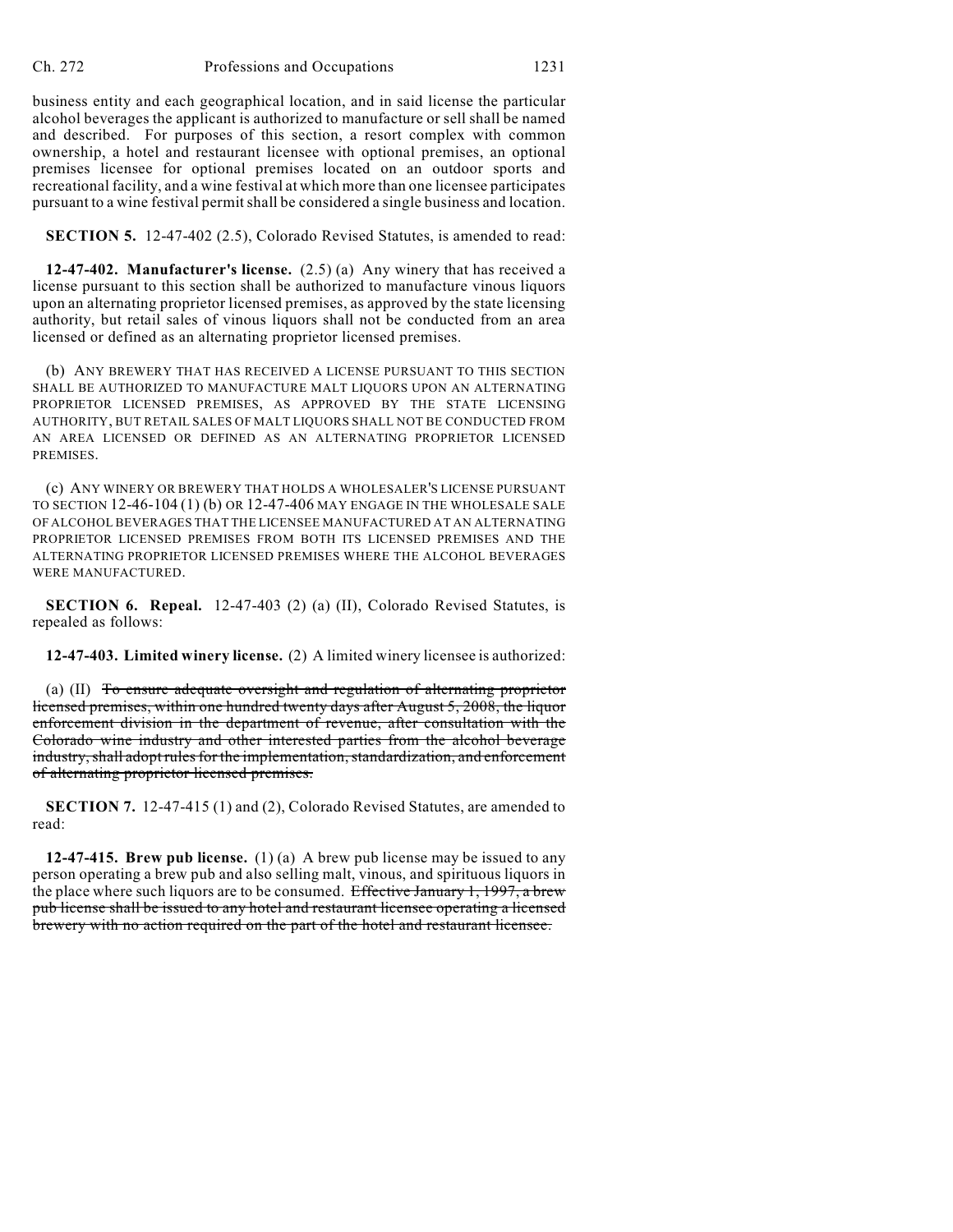(b) A BREW PUB LICENSED PURSUANT TO THIS SECTION TO MANUFACTURE MALT LIQUORS UPON ITS LICENSED PREMISES MAY, UPON APPROVAL OF THE STATE LICENSING AUTHORITY, MANUFACTURE MALT LIQUORS UPON ALTERNATING PROPRIETOR LICENSED PREMISES WITHIN THE RESTRICTIONS SPECIFIED IN SECTION 12-47-103 (4).

(2) (a) EXCEPT AS PROVIDED IN PARAGRAPH (b) OF THIS SUBSECTION (2), during the hours established in section 12-47-901 (5) (b), malt liquors manufactured by a brew pub licensee on the licensed premises OR ALTERNATING PROPRIETOR LICENSED PREMISES may be:

 $(a)$  (I) Furnished for consumption on the premises;

 $(b)$  (II) Sold to independent wholesalers for distribution to licensed retailers;

 $\overrightarrow{c}$  (III) Sold to the public in sealed containers for off-premises consumption. Only malt liquors manufactured and packaged on the LICENSED premises OR ALTERNATING PROPRIETOR LICENSED PREMISES by the licensee shall be sold in sealed containers.

 $(d)$  (IV) Sold at wholesale to licensed retailers in an amount up to three hundred thousand gallons per calendar year.

(b) A BREW PUB AUTHORIZED TO MANUFACTURE MALT LIQUORS UPON ALTERNATING PROPRIETOR LICENSED PREMISES SHALL NOT CONDUCT RETAIL SALES OF MALT LIQUORS FROM AN AREA LICENSED OR DEFINED AS AN ALTERNATING PROPRIETOR LICENSED PREMISES.

**SECTION 8.** 12-47-501 (2) (a) (V), Colorado Revised Statutes, is amended to read:

**12-47-501. State fees.** (2) (a) The state licensing authority shall establish fees for processing the following types of applications, notices, or reports required to be submitted to the state licensing authority:

 $(V)$  Applications for alternating use of wine premises pursuant to section SECTION 12-46-104 (1) (a),  $12-47-402$  or (2.5),  $12-47-403$  (2) (a), OR 12-47-415 (1) (b) and rules adopted pursuant to those sections;

**SECTION 9.** 12-47-503 (4) (g), Colorado Revised Statutes, is amended to read:

**12-47-503. Excise tax - records.** (4) Each licensed manufacturer and wholesaler of alcohol beverages within this state shall file, on or before the twentieth day of each month, an exact, verified return with the state licensing authority showing for the preceding calendar month the quantities of alcohol beverages:

(g) For wineries PERSONS licensed pursuant to section SECTION 12-46-104 (1) (a), 12-47-402  $\sigma$  (2.5), 12-47-403 (2) (a), OR 12-47-415 (1) (b), a separate report of vinous liquors, MALT LIQUORS, OR FERMENTED MALT BEVERAGES, AS APPLICABLE, THAT WERE manufactured OR inventoried IN, or transferred from, AN alternating